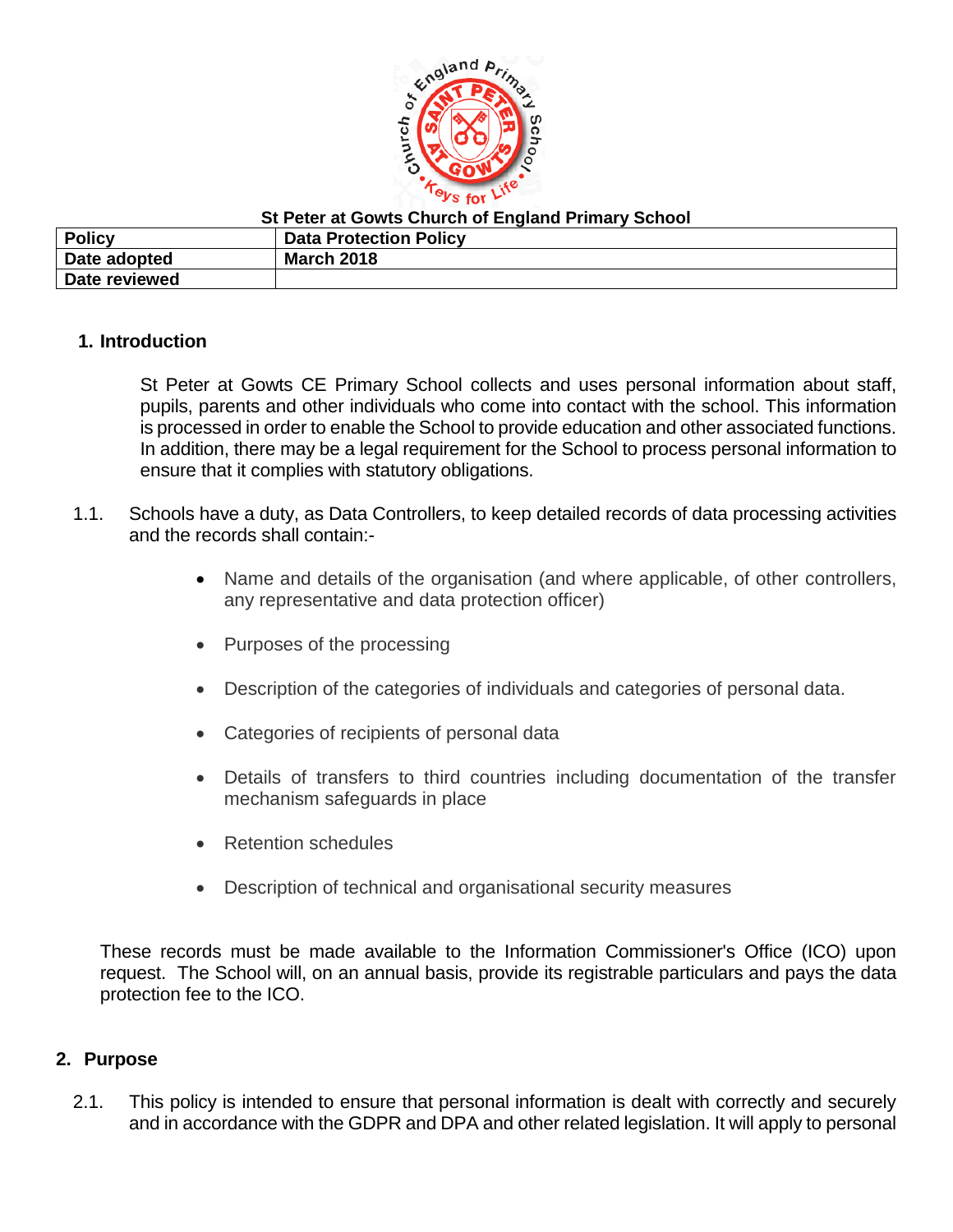information regardless of the way it is collected, used, recorded, stored and destroyed and irrespective of whether it is held in paper files or electronically.

2.2. All staff involved with the collection, processing and disclosure of personal data will be aware of their duties and responsibilities by adhering to these guidelines and shall attend regular training to ensure compliance with their responsibilities.

### **3. Key principles**

- 3.1 Personal information or data is defined as any information relating to an identifiable person who can be directly or indirectly identified by reference to an identifier held by the school.
- 3.1.1 Data Protection Principles there are six enforceable principles contained in Article 5 of the General Data Protection Regulations. They are key to compliance and the School must endeavour to ensure that they are adhered to at all times. The responsibility for adherence to the principles is the responsibilities of all School staff.
- 3.1.2 Principle 1 Personal data shall be processed lawfully, fairly and in a transparent manner in relation to individuals.
- 3.1.3 Principle 2 Personal data shall be collected for specified, explicit and legitimate purposes and not further processed in a manner that is incompatible with those purposes.
- 3.1.4 Principle 3 Personal data shall be adequate, relevant and limited to what is necessary.
- 3.1.5 Principle 4 Personal data shall be accurate and where necessary, kept up to date. Steps must be taken to ensure that personal data that are inaccurate are erased or rectified without delay.
- 3.1.6 Principle 5 Personal data shall be kept in a form which permits identification of data subjects for no longer than is necessary for the purposes for which the personal data are processed.
- 3.1.7 Principle 6 Personal data shall be processed in a manner that ensures appropriate security, including protection against unauthorised or unlawful processing and against accidental loss, destruction or damage
- 3.2 To ensure compliance with the above principles the School will:
	- (a) Produce an information asset register that contains details of the records it holds.
	- (b) Inform individuals why the information is being collected at the point it is collected by way of privacy notices.
	- (c) Inform individuals when their information is shared, and why and with whom it will be shared.
	- (d) Check the quality and the accuracy of the information it holds.
	- (e) Ensure that information is not retained for longer than is necessary.
	- (f) Ensure that when obsolete information is destroyed and it is done so appropriately and securely.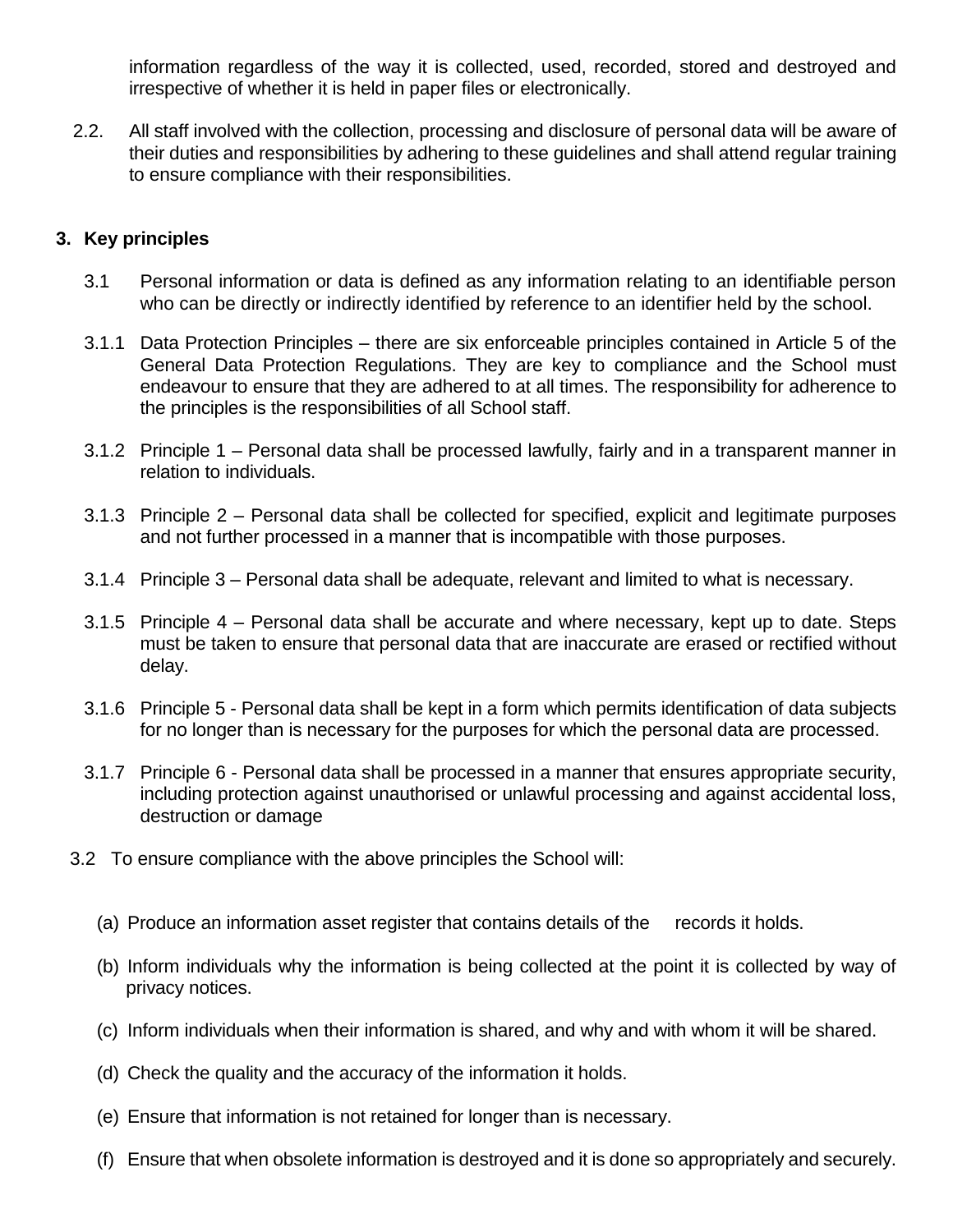- (g) Create, maintain and publish a Disposal and Retention Schedule setting out retention and disposal dates for common data sets and other information.
- (h) Ensure that clear and robust safeguards are in place to protect personal information from loss, theft and unauthorised disclosure, irrespective of the format in which it is recorded.
- (i) Share information with others only when it is fair and lawful to do so and satisfies the lawful basis for processing that information.
- (j) Share personal data with other organisations for the purpose of crime prevention and/or detection, or for the purpose of legal proceedings, provided that the disclosure falls within an exemption to the non-disclosure provisions contained within the Data Protection Act 1998 or any subsequent legislation.
- (k) Disclose personal data where required to do so by law for example, following receipt of a court order.
- (l) Set out procedures to ensure compliance with the duty to respond to an individual's rights to:
	- request access to personal information, known as Subject Access Requests.
	- be informed about the way their data is used;
	- have inaccurate personal data rectified;
	- have their personal data erased;
	- restrict the processing of their personal data; and
	- object to the processing of their personal data.
- (m)Ensure our staff are appropriately and regularly trained and aware of and understand our policies and procedures.
- (n) Create and maintain a data breach notification spreadsheet to record data breaches and also circumstances where a breach was narrowly avoided.

#### **4. Data Protection Officer (DPO)**

- 4.1 The Data Protection Officer our DPO is Joe Lee and can be contacted at Ark ICT Solutions Ltd, Unit 6 Venture Court, Pinchbeck, Spalding, Lincs. PE11 3BG.
- 4.2 The DPO cannot hold a position that requires them to determine the purpose and means of processing personal data, for example, the Head Teacher, head of human resources, or head of information technology.

#### **5. Data Protection Impact Assessments (DPIA)**

5.1 The School must carry out a DPIA when processing is likely to result in **high risk** to the rights and freedoms of individuals.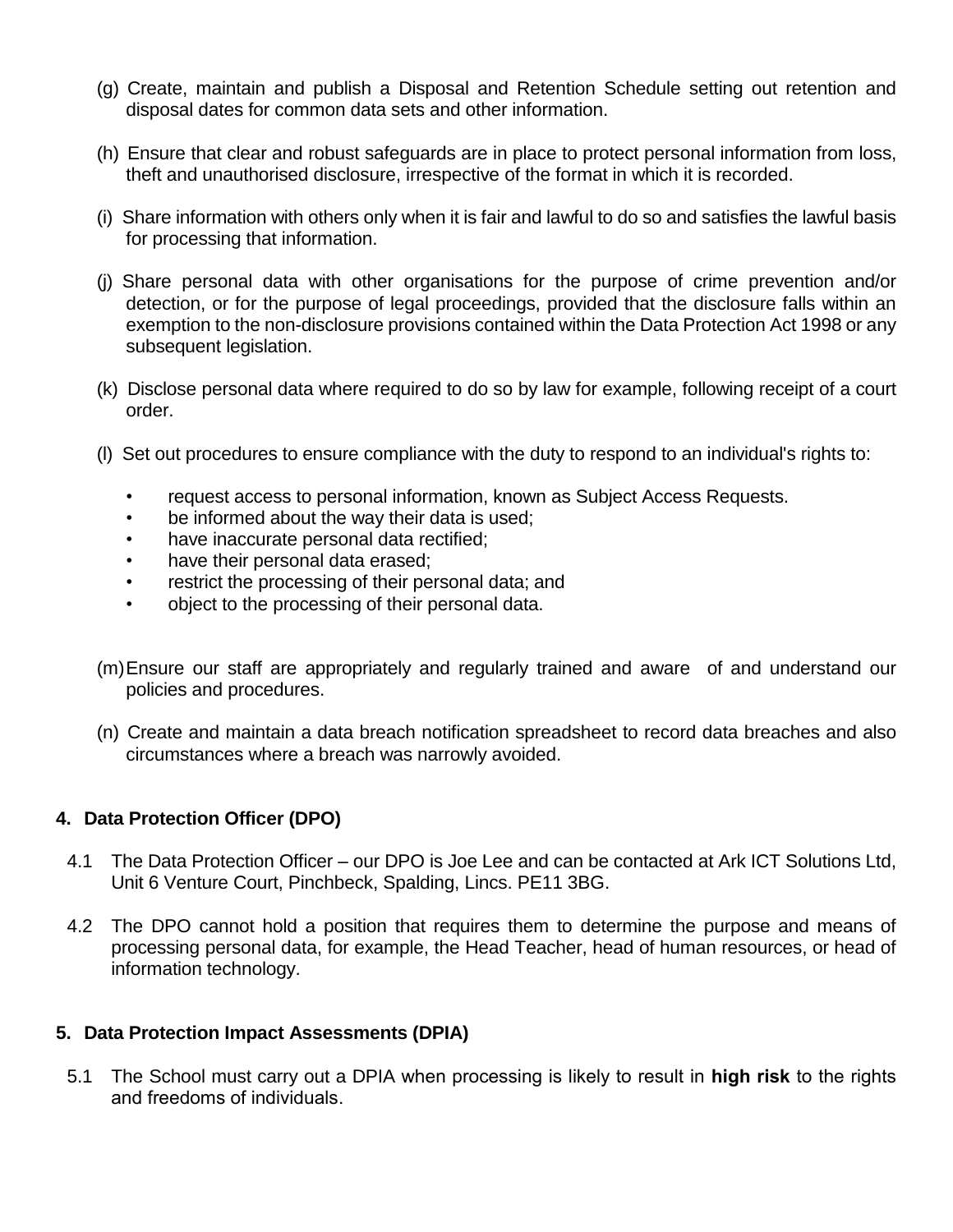5.2 The GDPR does not define high risk but guidance highlights a number of factors that are likely to trigger the need for a DPIA, which include the use of new technologies, processing on a large scale, systematic monitoring, processing of special categories of personal data.

## **6. Privacy Notices**

- 6.1 The School publishes a privacy notice on its website which provides information about how and why the school gathers and uses images and shares personal data.
- 6.2 The privacy notice under the GDPR should include:
	- Who you are and how they can contact you;
	- The personal data you are collecting & why you are collecting it;
	- Where you get the personal data from & who you are sharing it with;
	- How long the data will be held for;
	- Transfers to third countries and safeguards;
	- Description of the data subjects individual rights;
	- The data subjects right to withdraw consent for the processing of their data; and
	- How individuals can complain.
- 6.3 The privacy notice will be reviewed at regular intervals to ensure it reflects current processing.
- 6.4 The privacy notice will be amended to reflect any changes to the way the School processes personal data.
- 6.5 Whilst the School will publish an overarching privacy notice it l will also issue a privacy notice to all parents and pupils, before, or as soon as possible after, any personal data relating to them is obtained. This may simply be an explanation why the information is being requested and the purpose for which it will be used.
- 6.6 The privacy notice will include details of how the School uses CCTV, whether it intends to use biometric data and how consent will be requested to do this and include details of the School's policy regarding photographs and electronic images of pupils.

# **7 Photographs and Electronic Images**

8.1 The School has a policy in relation to the use of photographs/videos that contain images of pupils. The policy provides the School's position regarding parents photographing and filming pupils at school events and the use of images of pupils by the School in any School publicity material, its website, in newspapers and in outside agency publications.

#### **9 Requests for Access to Personal Data**

- 9.1 This section sets out the process that will be followed by the school when responding to requests for access to personal data made by the pupil or their parent or carer with Parental Responsibility.
- 9.2 There are two distinct rights of access to information held by schools about pupils, parents/carer and staff: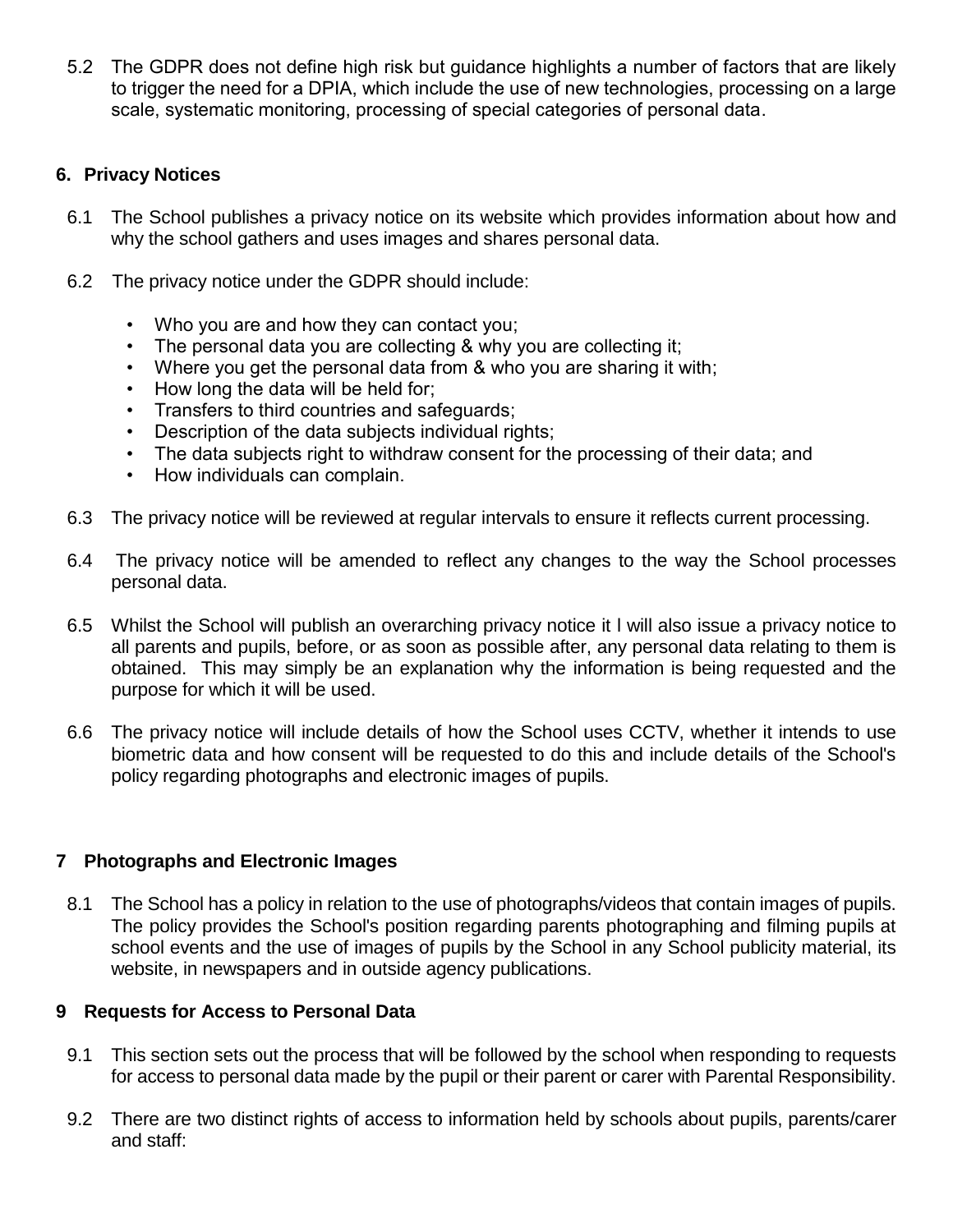- (a) Pupils have a right to make a request under the GDPR to access the personal information held about them.
- (b) Pupils and parents or those with Parental Responsibility have a right to access the educational records. The right of those entitled to have access to curricular and educational records as defined within the Education (Pupil Information) (England) Regulations 2005.
- 9.3 Handling a subject access request for access to personal data:
	- 9.3.1 Article 15 of the GDPR gives individuals the right to access personal data relating to them, processed by a data controller. The right can be exercised by a person with Parental Responsibility on behalf of their child dependent on the age and the understanding of the child. For the purposes of a subject access request the school will apply the full legal definition of 'Parental Responsibility' when determining who can access a child's personal data.
	- 9.3.2 Requests for information must be made in writing; which can include e-mail, and be addressed to the Head Teacher or the Chair of Governors. If the original request does not clearly identify the information required, then the School will seek further enquiries to clarify what information is being requested.
	- 9.3.3 The identity of the requestor must be established before the disclosure of any information is made. Proof of the relationship with the child (if not known) must also be established as this will verify whether the individual making the request can lawfully exercise that right on behalf of the child. Below are some examples of documents which can be used to establish identity:
		- Passport
		- Driving licence
		- Utility bill with current address
		- Birth/marriage certificate
		- P45/P60
		- Credit card or mortgage statement.
	- 9.3.4 It is widely accepted that children of primary school age do not have the maturity to understand and exercise their own rights and as such it is acceptable for those with Parental Responsibility to exercise these rights on their child's behalf. However, each request will be considered on its own merits and the circumstances surrounding the request and the child. A child with competency to understand can refuse to consent to a request for their personal information made under the GDPR. This position differs when the request is for access to the Education Record of the child (see below for more detail).
	- 9.3.5 No charge can be made for access to personal data that is not contained within an education record.
	- 9.3.6 The response time for a subject access request is one month from the date of the request (irrespective of school holiday periods). The one month period will not commence until any necessary clarification of information is sought. The time to respond can be extended to two months where the request is complex or numerous.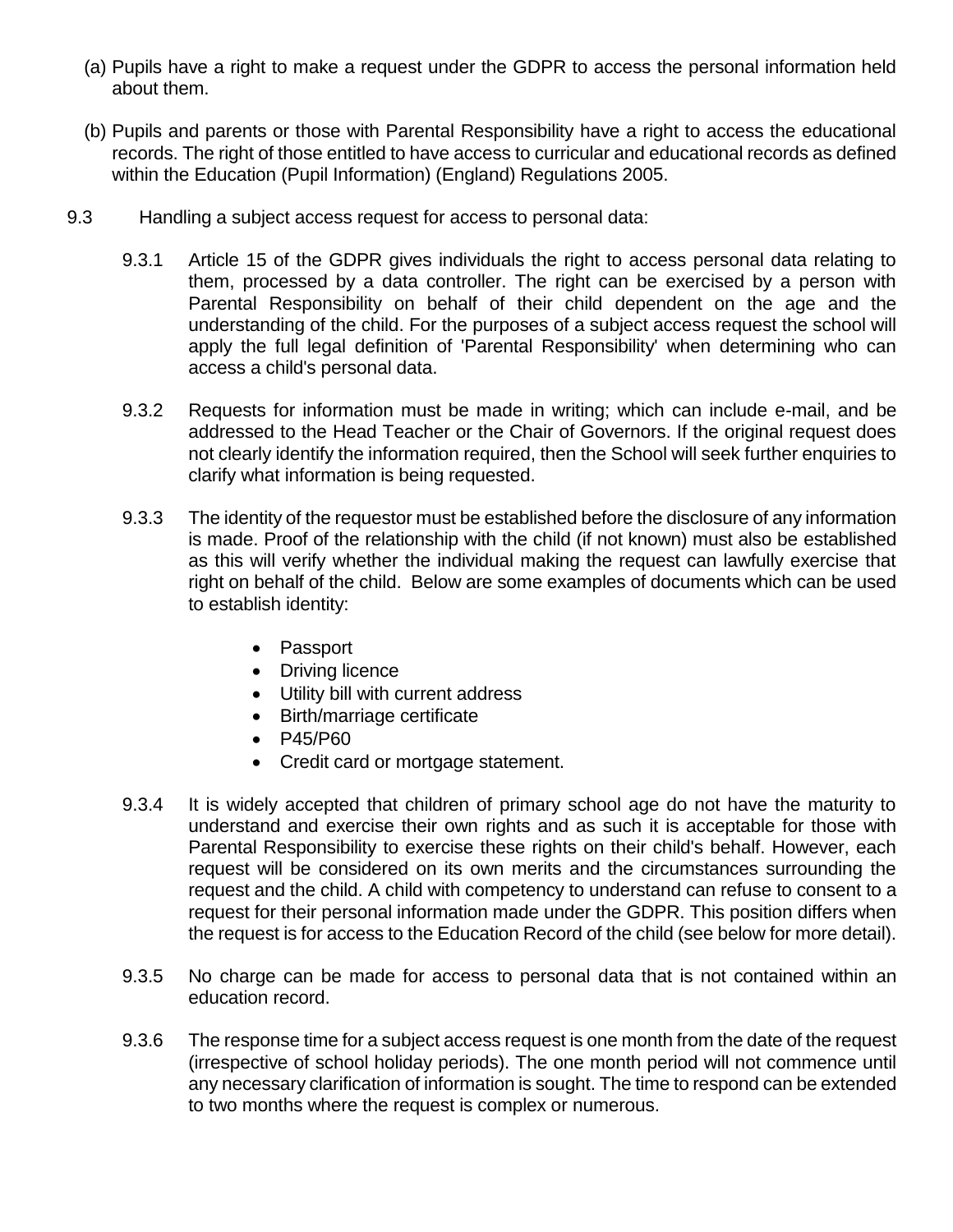- 9.3.7 There are some exemptions available under the Data Protection Act which will mean that occasionally personal data will need to be redacted (information blacked out/removed) or withheld from the disclosure. All information will be reviewed prior to disclosure to ensure that the intended disclosure complies with the School's legal obligations.
- 9.3.8 Where the personal data also relates to another individual who can be identified from the information, the information will be redacted to remove the information that identifies the third party. If it is not possible to separate the information relating to the third party from the information relating to the subject of the request, consideration will be given to withholding the information from disclosure. These considerations can be complex and additional advice will be sought when necessary.
- 9.3.9 Any information which may cause serious harm to the physical or mental health or emotional condition of the pupil or another person will be withheld along with any information that would reveal that the child is at risk of abuse, or information relating to Court Proceedings.
- 9.3.10 Where redaction has taken place then a full copy of the information provided will be retained in order to maintain a record of what was redacted and why and a clear explanation of any redactions will be provided in the School's response to the request.
- 9.3.11 If there are concerns about the disclosure of information additional advice will be sought.
- 9.4 Handling a request for access to a curricular and educational record as defined within the Education (Pupil Information) (England) Regulations 2005.
	- 9.4.1 A parent may make a request to access information contained within their child's education record, regardless of whether the child agrees to the disclosure of information to them. The right of access belongs to the parent in these cases. It is not a right being exercised by the parent on behalf of the child.
	- 9.4.2 For the purpose of responding to an Educational Records request, the School will apply the definition of 'parent' contained within the Education Act 1996.
	- 9.4.3 An "educational record" means any record of information which
		- a. Is processed by or on behalf of the governing body of, or a teacher at, any school maintained by a local education authority and any special school which is not so maintained.
		- b. Relates to any person who is or has been a pupil at any such school; and
		- c. Originated from or was supplied by or on behalf of the persons specified in paragraph (a), other than information which is processed by a teacher solely for the teacher's own use
	- 9.4.4 The amount that can be charged for a copy of information contained in an education record will depend upon the number of pages provided. The charge made will be in accordance with the Education (Pupil Information) (England) Regulations 2005.
	- 9.4.5 No charge will be made to view the education record.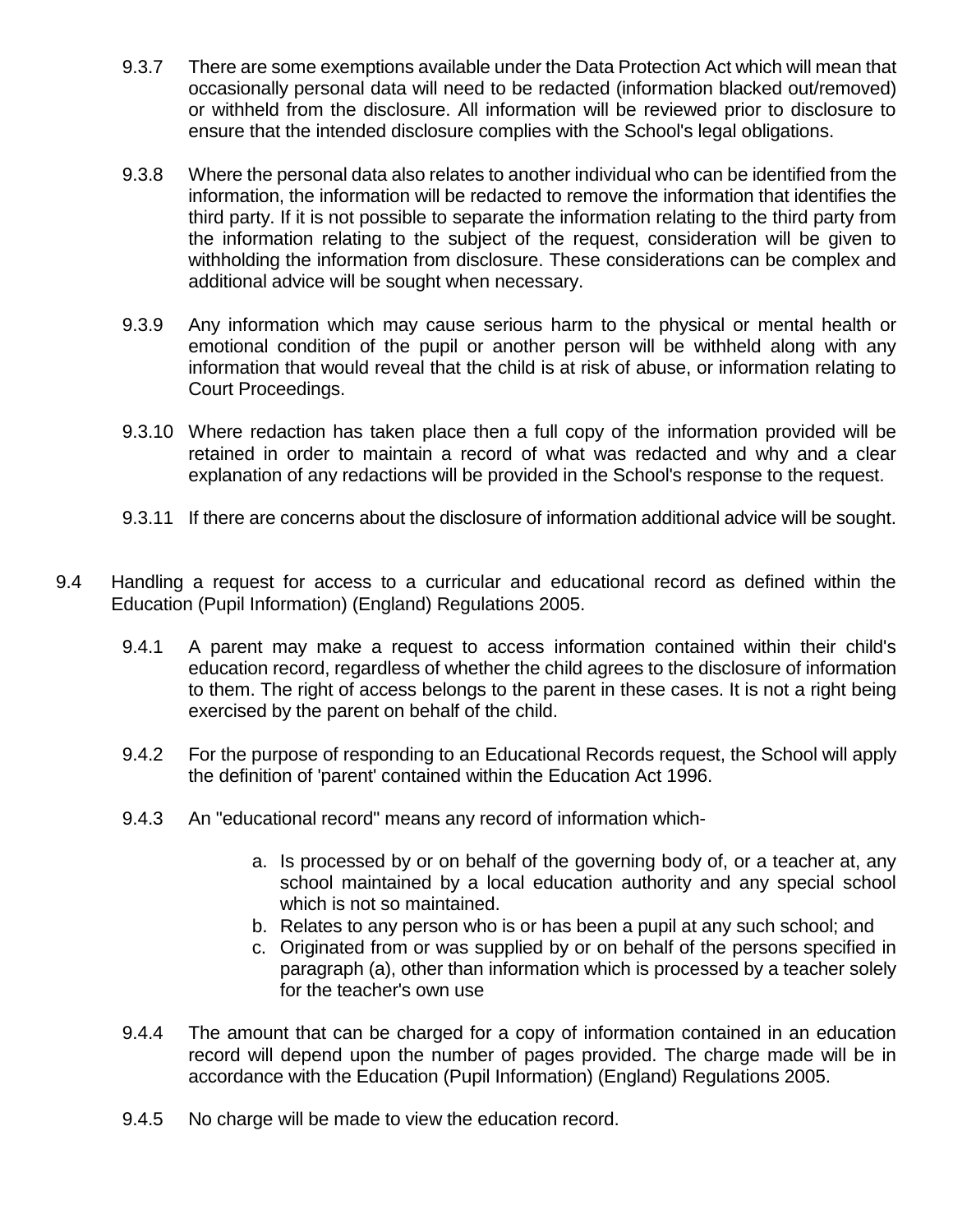- 9.4.6 The response time for requests made under the Education (Pupil Information) (England) Regulations 2005 is 15 school days (this does not include half terms or teacher training days).
- 9.4.7 An exemption from the obligation to comply with the request will be claimed where the disclosure of the information to the parent may cause serious harm to the physical or mental or emotional condition of the pupil or another person or if the disclosure of the information would reveal that the child is at risk of abuse.
- 9.4.8 If a subject access request is made for information containing in whole or in part a pupils educational record a response must be provided within 15 school days

### **11. Retention and Disposal of personal data**

11.1 The Governing Body of the School will ensure that the School has a up to date and accurate retention and disposal schedule that is compliant with the GDPR. The School will ensure that personal data is stored, transferred and disposed of securely and in accordance with the retention and disposal schedule.

#### **12. Security of personal data**

- 12.1 The School will ensure that appropriate security measures are in place and enforced to keep paper and electronic personal data secure.
- 12.2 The School will regularly review the physical security of the School buildings and storage systems.
- 12.3 The School will ensure that only authorised individuals have access to personal data.
- 12.4 All portable electronic devices containing personal data will be encrypted.
- 12.5 No personal data will be left unattended in any vehicles and staff will ensure that if it is necessary to take personal data from School premises, for example to complete work from home, the data is suitably secured.
- 12.6 The School will refer to any relevant guidance and seek advice where necessary if processing personal data utilising a cloud based solution.

#### **13. Complaints**

- 13.1 Complaints relating to the School's compliance with the GDPR will be dealt with in accordance with the school's complaint policy.
- 13.2 Complaints relating to access to personal information or access to education records should be made to the Headteacher who will decide whether it is appropriate for the complaint to be dealt with through the School's complaints procedure. Complaints which are not appropriate to be dealt with through the school's complaints procedure can be referred to the Information Commissioner. Details of how to make a complaint to the ICO will be provided with the response letter.